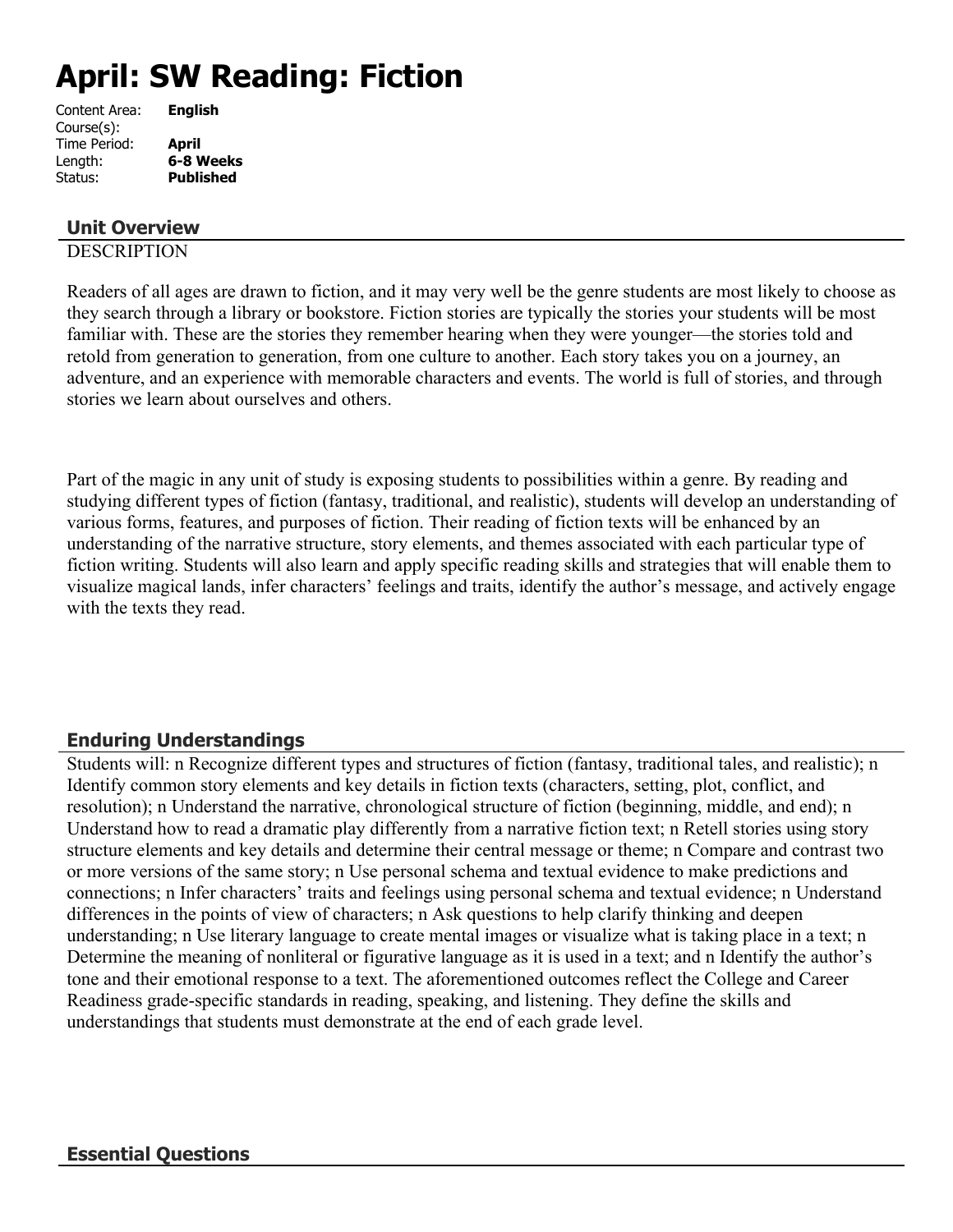## **Instructional Strategies & Learning Activities**

Interactive Read-Aloud Lessons

Lesson 1: Tell Me A Story: The Appeal of Fiction uses Fables by Arnold Lobel, Anansi the Spider: A Tale from the Ashanti by Gerald McDermott, and The Mary Celeste: An Unsolved Mystery from History by Jane Yolen and Heidi Elisabet Yolen Stemple. Rationale: Readers understand that fiction texts are not real but are created from the writers' imaginations. Students will learn about the fiction genre and explore several types of fiction, including traditional folktales and fables from diverse cultures and realistic fiction. Common Core State Standards: RL.3.1, RL.3.10, SL.3.1, SL.3.6, L.3.1, L.3.3, L.3.6 Skills and Strategies: Text and Genre Features/Structure, Using Schema, Speaking to Communicate, Listening and Responding, Engaging in Discussion/ Collaborating

Lesson 2: What a Story! uses Mirette on the High Wire by Emily Arnold McCully. Rationale: Readers recognize that fictional stories follow a chronological or sequential text structure and include five basic story elements. Students will learn how to demonstrate understanding of fictional stories by using the text's structure and features to retell the key details in order. Common Core State Standards: RL.3.1, RL.3.2, RL.3.5, RL.3.10, SL.3.1, SL.3.6, L.3.1, L.3.3, L.3.6 Skills and Strategies: Text and Genre Features/Structure, Using Schema, Making Inferences, Determining Importance, Speaking to Communicate, Listening and Responding, Engaging in Discussion/Collaborating

Lesson 3: The Oral Tradition uses Anansi the Spider: A Tale from the Ashanti by Gerald McDermott. Rationale: Readers appreciate that folktales are stories that come from all over the world and have been passed down through storytellers from various cultures. Students will learn the common elements in traditional folktales to enhance their enjoyment and understanding of these enduring tales. Common Core State Standards: RL.3.1, RL.3.2, RL.3.10, SL.3.1, SL.3.2, SL.3.6, L.3.1, L.3.3, L.3.6 Skills and Strategies: Text and Genre Features/Structure, Using Schema, Determining Importance, Speaking to Communicate, Listening and Responding, Engaging in Discussion/Collaborating

Lesson 4: What's the Reason? uses Anansi Does the Impossible!: An Ashanti Tale retold by Verna Aardema. Rationale: Readers recognize why folktales have been told and passed down from generation to generation, as well as how they reflect the values or beliefs of a culture and explain the wonders of the world and/or entertain those who hear them. Students will learn how identifying why these tales were created and retold will help them connect with the texts more deeply. Common Core State Standards: RL.3.1, RL.3.2, RL.3.3, RL.3.9, RL.3.10, SL.3.1, SL.3.2, SL.3.6, L.3.1, L.3.3, L.3.6 Skills and Strategies: Text and Genre Features/Structure, Determining Importance, Speaking to Communicate, Listening and Responding, Engaging in Discussion/Collaborating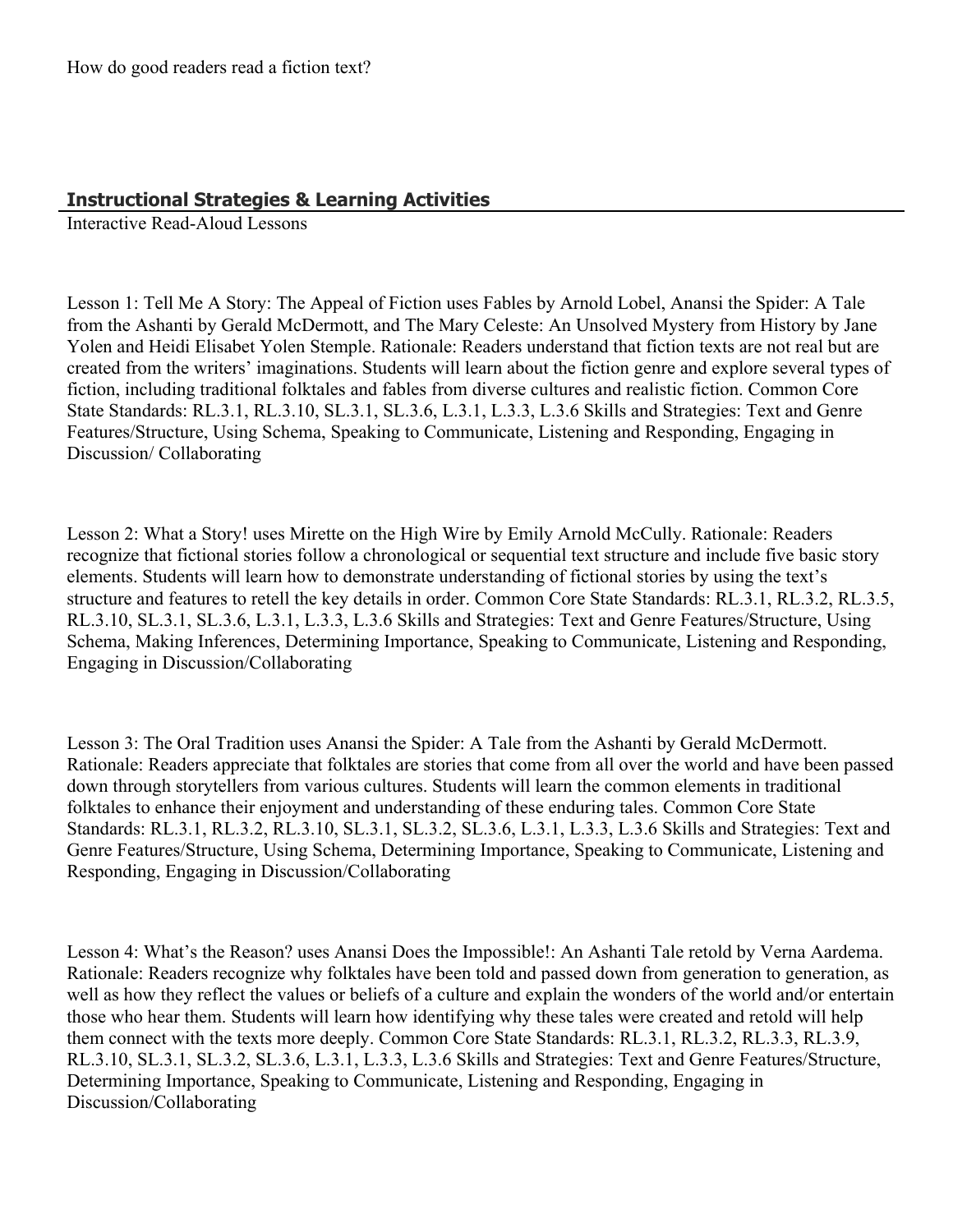Lesson 5: What's the Message? uses Zen Shorts by Jon J. Muth. Rationale: Readers activate their schema and notice important details as they read and think deeply about the universal idea in a text. Students will learn how to use their background knowledge and evidence from the text to infer the author's message or theme. Common Core State Standards: RL.3.1, RL.3.2, RL.3.10, SL.3.1, SL.3.2, SL.3.6, L.3.1, L.3.3, L.3.6 Skills and Strategies: Questioning, Making Inferences, Determining Importance, Using Schema, Speaking to Communicate, Listening and Responding, Engaging in Discussion/Collaborating

Lesson 6: Getting to Know the Characters uses Fables by Arnold Lobel. Rationale: Readers of fiction closely follow the details about the main character(s) as the story unfolds. Students will learn how to use the rich descriptions and dialogue in the text to understand the characters' traits, problems, actions, and feelings. Common Core State Standards: RL.3.1, RL.3.3, RL.3.10, SL.3.1, SL.3.2, SL.3.6, L.3.1, L.3.3, L.3.6, W.3.10 Skills and Strategies: Using Schema, Making Inferences, Determining Importance, Speaking to Communicate, Listening and Responding, Engaging in Discussion/Collaborating

Lesson 7: How Did You Feel? uses Fables by Arnold Lobel and Zen Shorts by Jon J. Muth. Rationale: Readers notice writers' use of imagery to set a tone and impact their emotional response. Students will learn that a writer's choice of words and accompanying illustrations influence their mood and feelings about a text. Common Core State Standards: RL.3.1, RL.3.7, RL.3.10, SL.3.1, SL.3.6, L.3.1, L.3.3, L.3.6 Skills and Strategies: Using Schema, Making Inferences, Determining Importance, Visualizing, Speaking to Communicate, Listening and Responding, Engaging in Discussion/Collaborating

Lesson 8: Putting a Puzzle Together in Our Minds uses The Mary Celeste: An Unsolved Mystery from History by Jane Yolen and Heidi Elisabet Yolen Stemple. Rationale: Readers understand that some fiction writers do not always explicitly tell them everything they want readers to know and understand. Good readers combine their own background knowledge with what the writer has written to infer ideas or draw conclusions. Students will learn how to analyze details in a mystery story to unravel the puzzle and draw their own conclusions. Common Core State Standards: RL.3.1, RL.3.4, RL.3.6, RL.3.10, SL.3.1, SL.3.2, SL.3.6, L.3.1, L.3.3, L.3.6, W.3.1, W.3.10 Skills and Strategies: Questioning, Making Inferences, Determining Importance, Speaking to Communicate, Listening and Responding, Engaging in Discussion/Collaborating

### Mini-Lessons

Lesson 1: The Importance of Character in Fiction uses "Gu Dong Is Coming!" by Xu Li from Highlights® Magazine from the Fiction Shared Texts. Rationale: Readers understand the importance of following the main characters' actions as the story unfolds. Students will learn how to identify characters' traits, motivations, and/or feelings to deepen their understanding of fictional texts. Common Core State Standards: RL.3.1, RL.3.3, RL.3.7, RL.3.10, SL.3.1, SL.3.6, L.3.1, L.3.3, L.3.6 Skills and Strategies: Using Schema, Making Inferences, Determining Importance, Engaging in Discussion/ Collaborating

Lesson 2: Characters Change uses Mirette on the High Wire by Emily Arnold McCully. Rationale: Readers recognize that some types of fiction include more complex characters who face conflicts and experiences that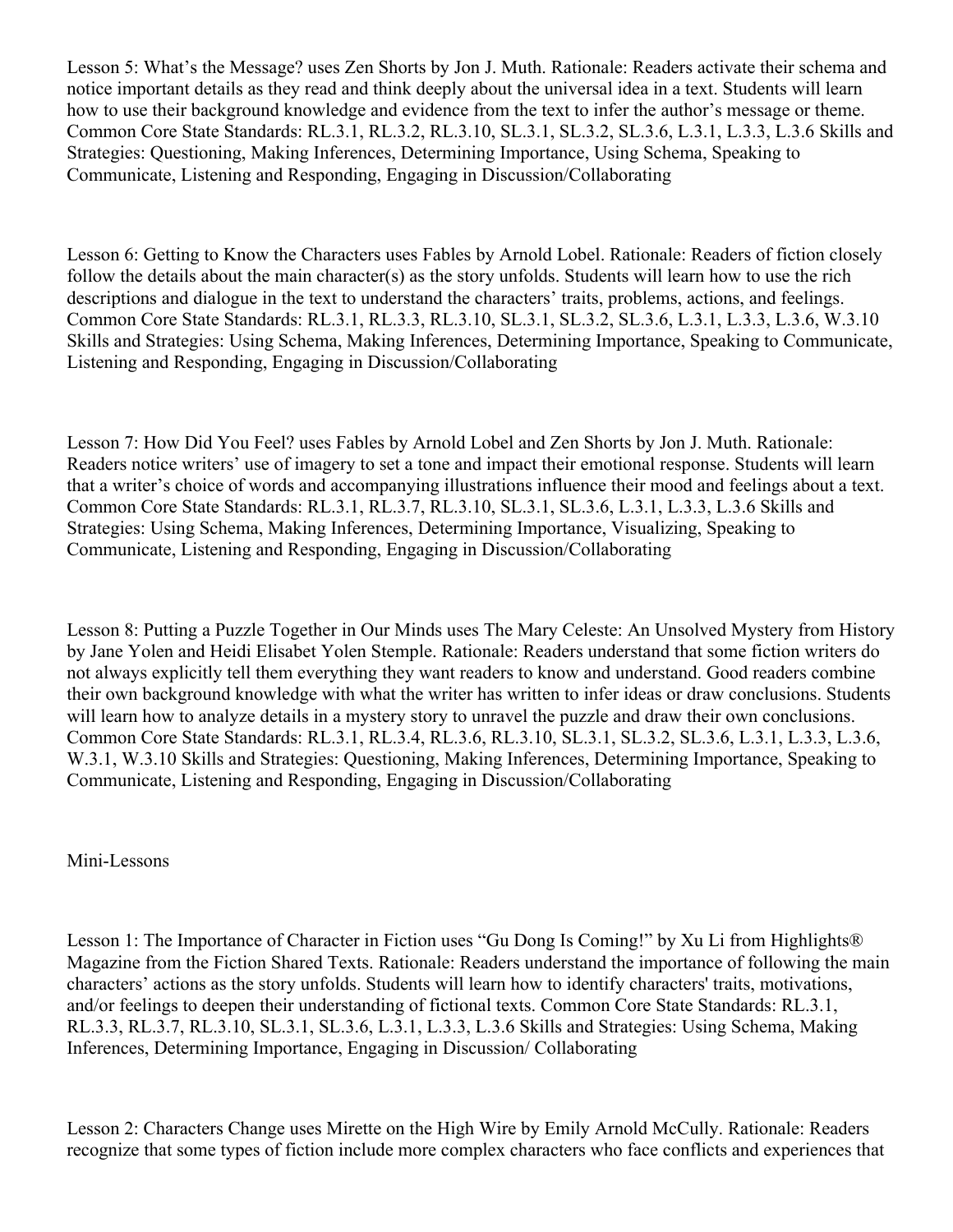may cause them to change over the course of the story. Students will learn how to recognize when and why characters may change over time. Common Core State Standards: RL.3.1, RL.3.3, RL.3.10, SL.3.1, SL.3.6, L.3.1, L.3.3, L.3.6, W.3.1, W.3.10 Skills and Strategies: Using Schema, Making Inferences, Determining Importance, Engaging in Discussion/ Collaborating

Lesson 3: What Does It Mean? uses "The Claw" by Angela L. Fox from Highlights® Magazine from the Fiction Shared Texts. Rationale: Readers appreciate that fiction writers bring their stories to life by using rich descriptive language, as well as figurative language, to create vivid images for their readers. Students will learn how to determine the meaning of literal and nonliteral words and phrases to enhance their understanding of fictional texts. Common Core State Standards: RL.3.1, RL.3.2, RL.3.4, L.3.4, L.3.5, RL.3.10, SL.3.1, SL.3.6, L.3.1, L.3.3, L.3.6 Skills and Strategies: Making Inferences, Monitoring and Repairing Comprehension, Finding Word Meaning (Vocabulary), Visualizing, Engaging in Discussion/Collaborating

Lesson 4: Setting a Tone and Creating a Mood uses Zen Shorts by Jon J. Muth. Rationale: Readers understand that fiction writers set a tone for their stories by using words and illustrations to reveal their attitude about a subject. Students will learn to identify the writer's tone and their own personal response after reading a story, as well as explain how a text's words and illustrations contributed to their mood. Common Core State Standards: RL.3.1, RL.3.7, RL.3.10, SL.3.1, SL.3.6, L.3.1, L.3.3, L.3.6 Skills and Strategies: Text and Genre Features/Structure, Making Inferences, Engaging in Discussion/Collaborating

Lesson 5: The Big Picture uses Fables by Arnold Lobel. Rationale: Readers of fiction need to read closely to note how story elements contribute to the big idea or theme of the story. Students will learn how to use important information from the text to draw conclusions or infer the text's central message or theme. Common Core State Standards: RL.3.1, RL.3.2, RL.3.5, RL.3.10, SL.3.1, SL.3.2, SL.3.6, L.3.1, L.3.3, L.3.6, W.3.10 Skills and Strategies: Making Inferences, Determining Importance, Text and Genre Features/Structure, Engaging in Discussion/Collaborating

Lesson 6: Responding to Our Reading uses "The Claw" by Angela L. Fox from Highlights® Magazine from the Fiction Shared Texts. Rationale: Readers personally relate to the texts they are reading and make connections to their life experiences, other texts, and/or issues in the world around them. Students will learn that making connections, discussing, and writing about their reading develops critical reading skills and enhances comprehension and appreciation of texts. Common Core State Standards: RL.3.1, RL.3.2, RL.3.10, SL.3.1, SL.3.6, L.3.1, L.3.3, L.3.6, W.3.10 Skills and Strategies: Using Schema, Text and Genre Features/Structure, Synthesizing, Engaging in Discussion/ Collaborating

Lesson 7: Whose Point of View? uses Fables by Arnold Lobel. Rationale: Readers understand that writers narrate fiction stories from different points of view. Students will learn how to identify who is telling the story and assess how point of view affects the plot, tone, and mood of a story in order to comprehend it more deeply. Common Core State Standards: RL.3.1, RL.3.2, RL.3.6, RL.3.10, SL.3.1, SL.3.6, L.3.1, L.3.3, L.3.6 Skills and Strategies: Text and Genre Features/Structure, Using Schema, Listening and Responding, Engaging in Discussion/Collaborating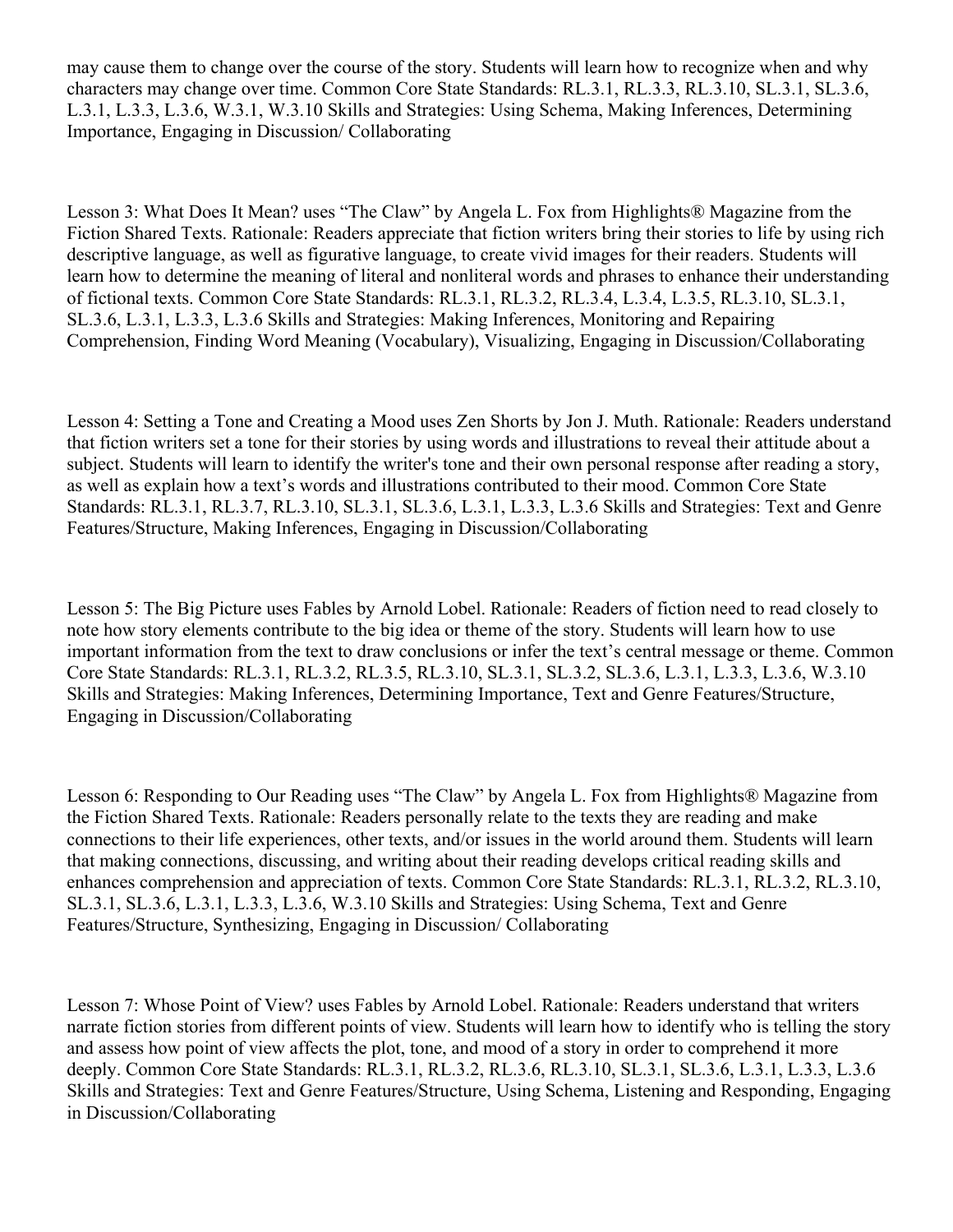Lesson 8: The Importance of Dialogue uses "The Private I's and the Case of the Mixed-Up Message" by Wendi Silvano from Highlights® Magazine from the Fiction Shared Texts and Mirette on the High Wire by Emily Arnold McCully. Rationale: Readers understand the importance of dialogue in enhancing their understanding of a text. Students will learn how fiction writers use description and dialogue to reveal important information about the characters and move the plot along. Common Core State Standards: RL.3.1, RL.3.3, RL.3.5, RL.3.10, SL.3.1, SL.3.6, L.3.1, L.3.3, L.3.6, W.3.10 Skills and Strategies: Visualizing, Making Inferences, Text and Genre Features/Structure, Engaging in Discussion/ Collaborating

Lesson 9: Making Connections Across Texts uses "The Private I's and the Case of the Big Stink" by Wendi Silvano from Highlights® Magazine from the Fiction Shared Texts. Rationale: Readers often encounter similar themes and topics among the fictional texts they read. Students will learn how to compare and contrast story elements and themes of similar texts or books in a series written by the same author. Common Core State Standards: RL.3.1, RL.3.3, RL.3.9, RL.3.10, SL.3.1, SL.3.6, L.3.1, L.3.3, L.3.6, W.3.10 Skills and Strategies: Using Schema, Determining Importance, Text and Genre Features/Structure, Engaging in Discussion/Collaborating

Lesson 10: Tips for Reading a Play uses "Old Dog, New Tricks?" by Jeffrey B. Fuerst from Highlights® Magazine from the Fiction Shared Texts. Rationale: Readers are able to identify the similarities and differences between the text structures and genre features of narrative stories compared with dramatic play scripts. Students will learn the essential elements of drama and how to go about reading a play to ensure enjoyment and understanding of the text. Common Core State Standards: RL.3.1, RL.3.3, RL.3.5, RL.3.10, SL.3.1, SL.3.6, L.3.1, L.3.3, L.3.6, W.3.10 Skills and Strategies: Text and Genre Features/Structure, Visualizing, Determining Importance, Synthesizing, Speaking to Communicate, Listening and Responding, Engaging in Discussion/Collaborating

### **Integration of Career Readiness, Life Literacies and Key Skills**

| CRP.K-12.CRP2  | Apply appropriate academic and technical skills.                                                                                                                         |
|----------------|--------------------------------------------------------------------------------------------------------------------------------------------------------------------------|
| CRP.K-12.CRP4  | Communicate clearly and effectively and with reason.                                                                                                                     |
| CRP.K-12.CRP8  | Utilize critical thinking to make sense of problems and persevere in solving them.                                                                                       |
| TECH.9.4.5.CL3 | Participate in a brainstorming session with individuals with diverse perspectives to expand<br>one's thinking about a topic of curiosity (e.g., 8.2.5.ED.2, 1.5.5.CR1a). |
|                | Collaboration with individuals with diverse perspectives can result in new ways of thinking<br>and/or innovative solutions.                                              |
| CRP.K-12.CRP1  | Act as a responsible and contributing citizen and employee.                                                                                                              |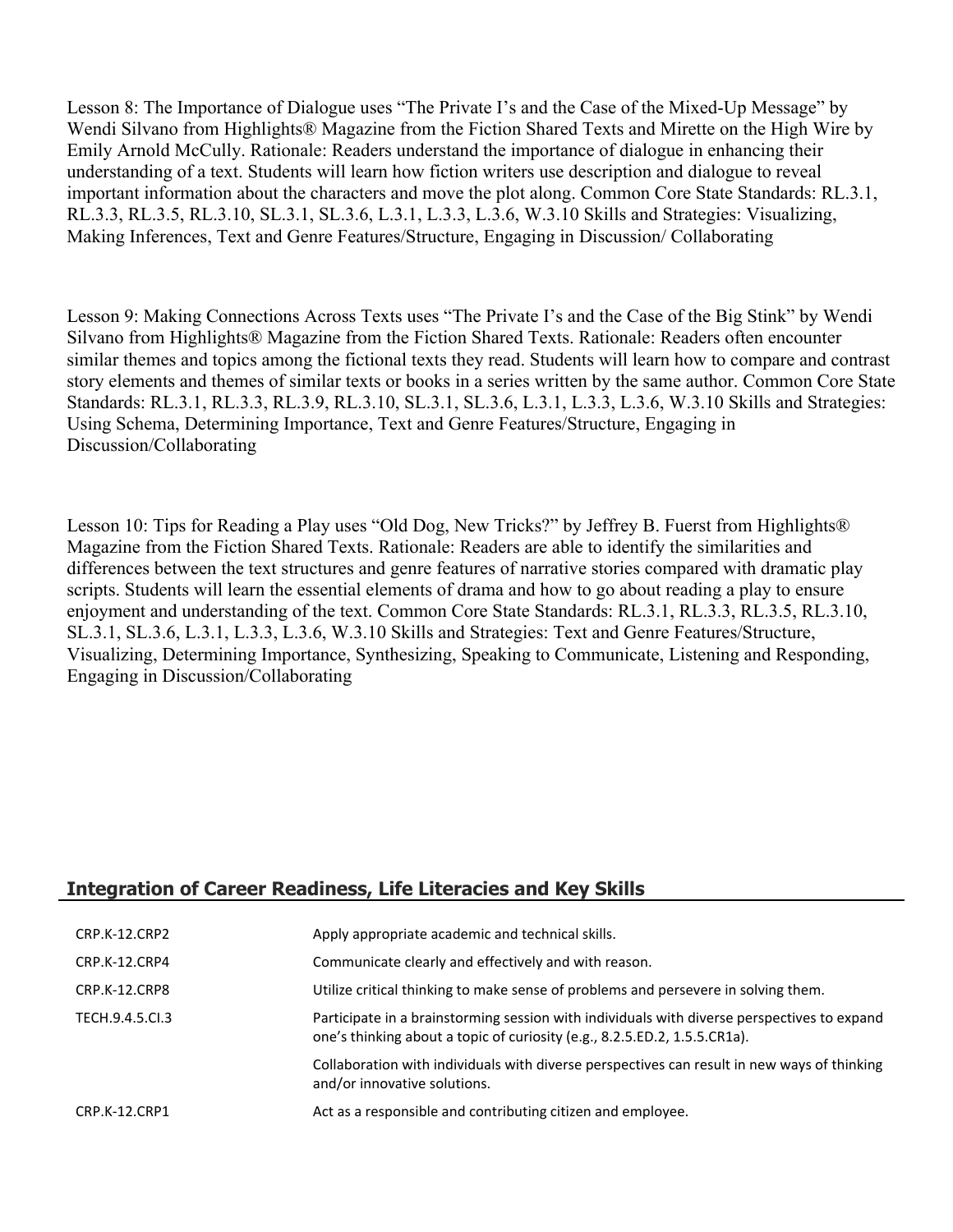# **Technology and Design Integration**

Students will interact with the SmartBoards, Chromebooks, and Document Camera.

CS.3-5.8.2.5.EC.1 Analyze how technology has contributed to or reduced inequities in local and global communities and determine its short- and long-term effects.

#### **Interdisciplinary Connections**

Mentor Texts and individual levled reading choices in the nonfiction genre make natural connections to the disciplines in science, social studies, technology, math and the arts.

Nonfictional connections to STEM will be explored by the teacher in collaboration with the STEM teacher.

### **Modifications and Accommodations**

Refer to QSAC EXCEL SMALL SPED ACCOMMOCATIONS spreadsheet in this discipline.

#### **Modifications and Accommodations used in this unit:**

Modifications and accommodations in accordance with individual IEP

### **Differentiation**

- Understand that gifted students, just like all students, come to school to learn and be challenged.
- Pre-assess your students. Find out their areas of strength as well as those areas you may need to address before students move on.
- Consider grouping gifted students together for at least part of the school day.
- Plan for differentiation. Consider pre-assessments, extension activities, and compacting the curriculum.
- Use phrases like "You've shown you don't need more practice" or "You need more practice" instead of words like "qualify" or "eligible" when referring to extension work.
- Encourage high-ability students to take on challenges. Because they're often used to getting good grades, gifted students may be risk averse.
- **Definitions of Differentiation Components**:
	- o Content the specific information that is to be taught in the lesson/unit/course of instruction.
	- o Process how the student will acquire the content information.
	- o Product how the student will demonstrate understanding of the content.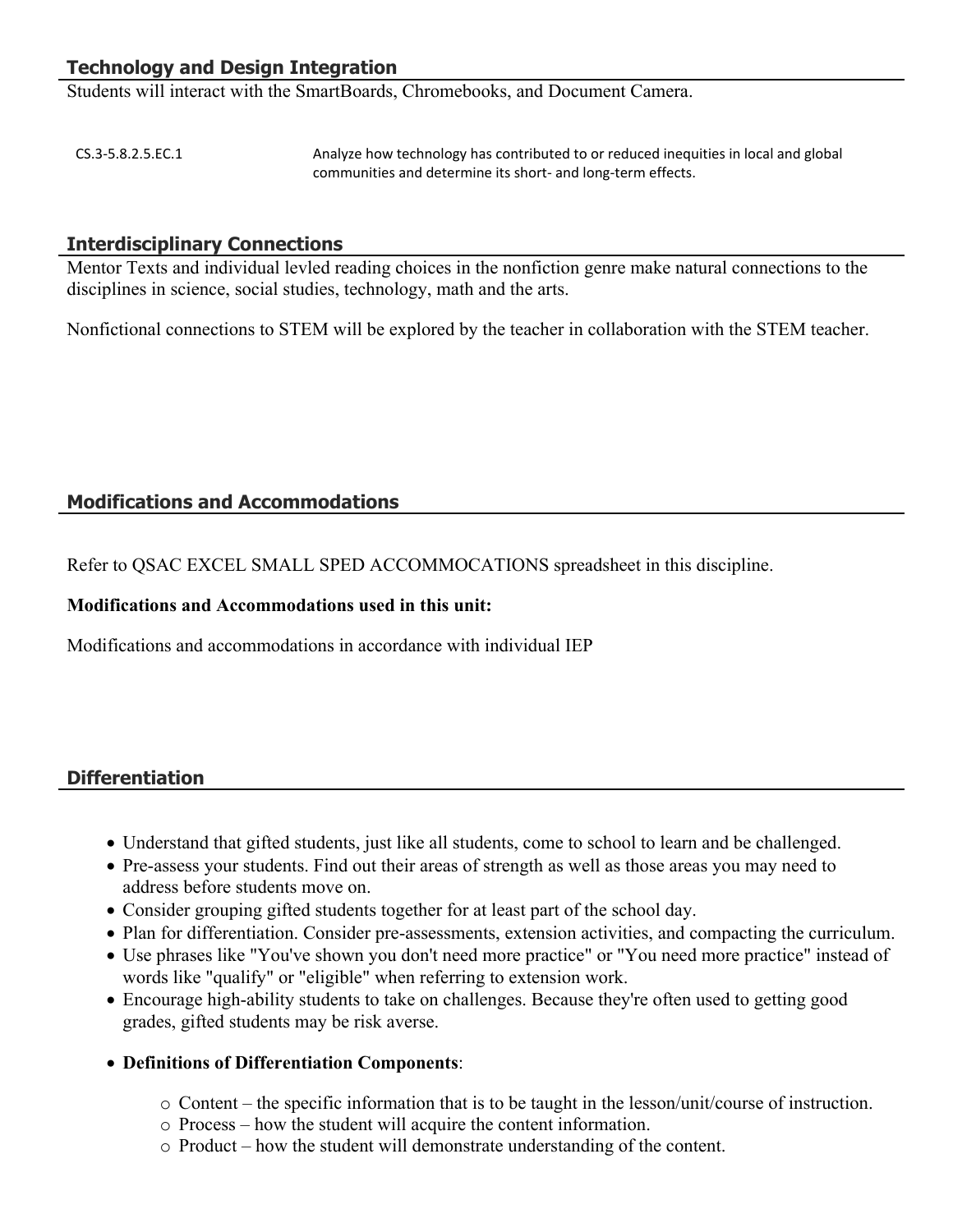o Learning Environment – the environment where learning is taking place including physical location and/or student grouping

### **Differentiation occurring in this unit:**

- Leveled readers
- Individual book choices
- Higher level questioning

grouping

## **Benchmark Assessments**

**Benchmark Assessments** are given periodically (e.g., at the end of every quarter or as frequently as once per month) throughout a school year to establish baseline achievement data and measure progress toward a standard or set of academic standards and goals.

### **Schoolwide Benchmark assessments:**

Aimsweb benchmarks 3X a year

Linkit Benchmarks 3X a year

DRA

# **Additional Benchmarks used in this unit:**

DRA

Aim's Web

Schoolwide Assessment

Linkit testing 3 times a year.

# **Formative Assessments**

Assessment allows both instructor and student to monitor progress towards achieving learning objectives, and can be approached in a variety of ways. **Formative assessment** refers to tools that identify misconceptions,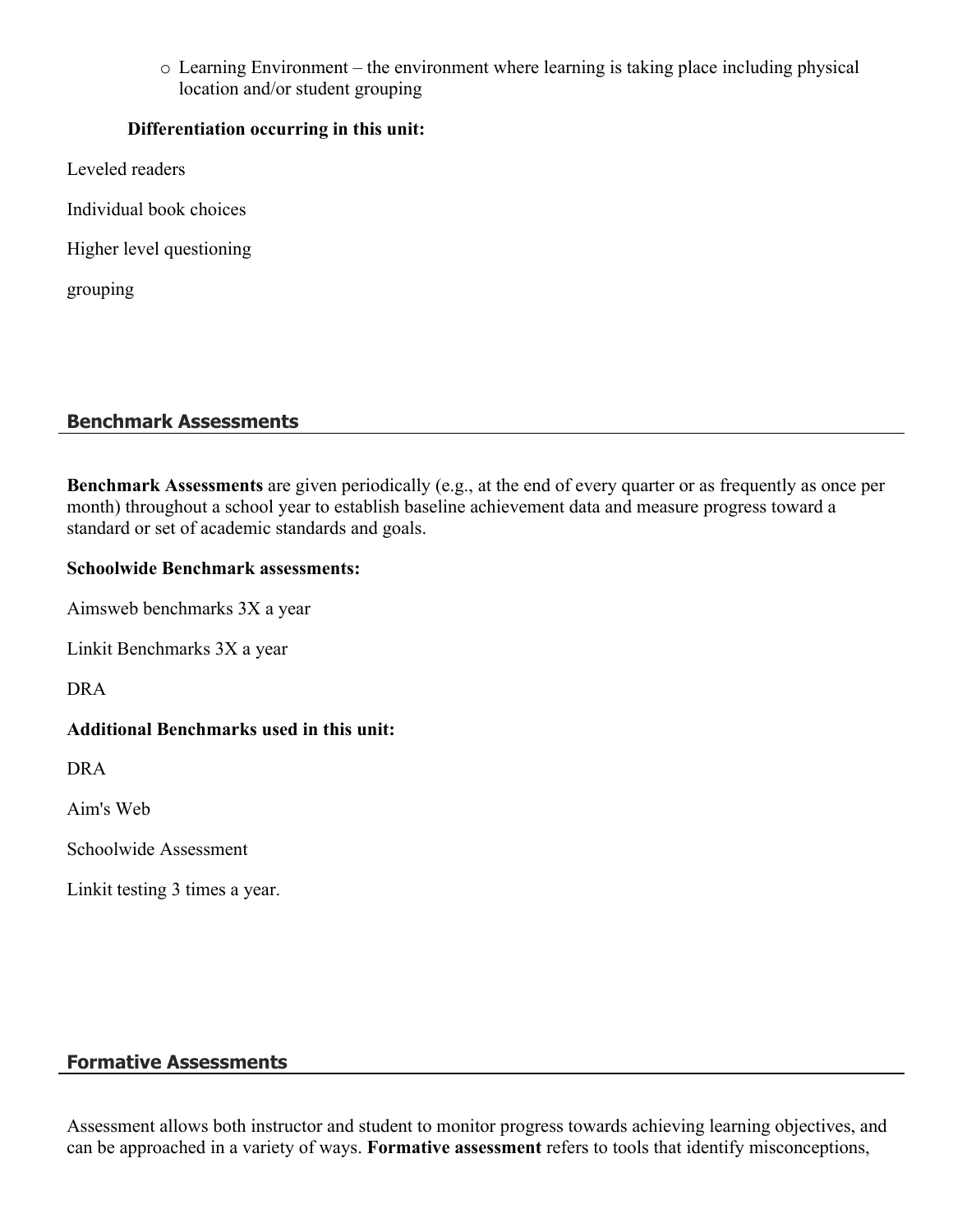struggles, and learning gaps along the way and assess how to close those gaps. It includes effective tools for helping to shape learning, and can even bolster students' abilities to take ownership of their learning when they understand that the goal is to improve learning, not apply final marks (Trumbull and Lash, 2013). It can include students assessing themselves, peers, or even the instructor, through writing, quizzes, conversation, and more. In short, formative assessment occurs throughout a class or course, and seeks to improve student achievement of learning objectives through approaches that can support specific student needs (Theal and Franklin, 2010, p. 151).

#### **Formative Assessments used in this unit:**

Worksheets associated with the unit

**Discussion** 

Teacher conference

Teacher made assessments

Anecdotal records

## **Summative Assessments**

**Summative assessments** evaluate student learning, knowledge, proficiency, or success at the conclusion of an instructional period, like a unit, course, or program. Summative assessments are almost always formally graded and often heavily weighted (though they do not need to be). Summative assessment can be used to great effect in conjunction and alignment with formative assessment, and instructors can consider a variety of ways to combine these approaches.

#### **Summative assessments for this unit:**

 Summative Assessment Students will read the stories "Cranky Me" by Eileen Spinelli from Highlights® Magazine and "No Ordinary Frog" by Neal Levin from Highlights® Magazine in order to answer selected and constructed response questions.

### **Instructional Materials**

See embedded in lesson above.

Supplemental:

Read alouds

Leveled Readers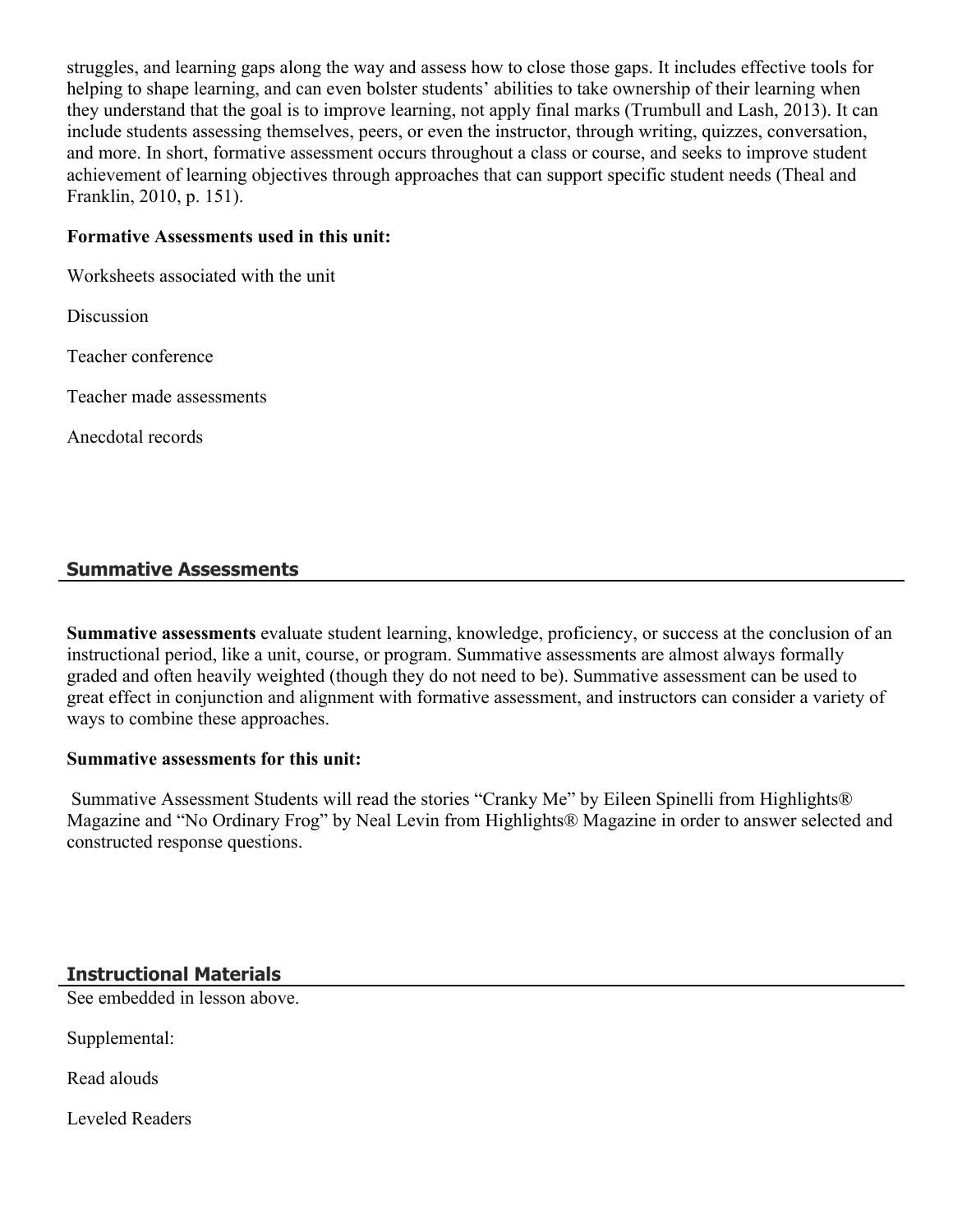# **Standards**

| LA.RF.3.4.C | Use context to confirm or self-correct word recognition and understanding, rereading as<br>necessary.                                                                                                                                                                                                        |
|-------------|--------------------------------------------------------------------------------------------------------------------------------------------------------------------------------------------------------------------------------------------------------------------------------------------------------------|
| LA.SL.3.1.B | Follow agreed-upon norms for discussions (e.g., gaining the floor in respectful ways,<br>listening to others with care, speaking one at a time about the topics and texts under<br>discussion).                                                                                                              |
| LA.SL.3.1.C | Ask questions to check understanding of information presented, stay on topic, and link<br>their comments to the remarks of others.                                                                                                                                                                           |
| LA.SL.3.1.D | Explain their own ideas and understanding in light of the discussion.                                                                                                                                                                                                                                        |
| LA.L.3.3    | Use knowledge of language and its conventions when writing, speaking, reading, or<br>listening.                                                                                                                                                                                                              |
| LA.SL.3.3   | Ask and answer questions about information from a speaker, offering appropriate<br>elaboration and detail.                                                                                                                                                                                                   |
| LA.SL.3.6   | Speak in complete sentences when appropriate to task and situation in order to provide<br>requested detail or clarification.                                                                                                                                                                                 |
| LA.RF.3.3.C | Decode multisyllable words.                                                                                                                                                                                                                                                                                  |
| LA.RF.3.3.D | Read grade-appropriate irregularly spelled words.                                                                                                                                                                                                                                                            |
| LA.RL.3.4   | Determine the meaning of words and phrases as they are used in a text, distinguishing<br>literal from nonliteral language.                                                                                                                                                                                   |
| LA.RL.3.5   | Refer to parts of stories, dramas, and poems when writing or speaking about a text, using<br>terms such as chapter, scene, and stanza; describe how each successive part builds on<br>earlier sections.                                                                                                      |
| LA.L.3.1    | Demonstrate command of the conventions of standard English grammar and usage when<br>writing or speaking.                                                                                                                                                                                                    |
| LA.RL.3.6   | Distinguish their own point of view from that of the narrator or those of the characters.                                                                                                                                                                                                                    |
| LA.RL.3.1   | Ask and answer questions, and make relevant connections to demonstrate understanding<br>of a text, referring explicitly to the text as the basis for the answers.                                                                                                                                            |
| LA.RL.3.2   | Recount stories, including fables, folktales, and myths from diverse cultures; determine<br>the central message/theme, lesson, or moral and explain how it is revealed through key<br>details in the text.                                                                                                   |
| LA.RL.3.3   | Describe the characters in a story (e.g., their traits, motivations, or feelings) and explain<br>how their actions contribute to the plot.                                                                                                                                                                   |
| LA.RL.3.7   | Explain how specific aspects of a text's illustrations contribute to what is conveyed by the<br>words in a story (e.g., create mood, emphasize aspects of a character or setting).                                                                                                                           |
| LA.RL.3.9   | Compare, contrast and reflect on (e.g., practical knowledge, historical/cultural context,<br>and background knowledge) the central message/theme, lesson, and/or moral, settings,<br>and plots of stories written by the same author about the same or similar characters (e.g.,<br>in books from a series). |
| LA.RL.3.10  | By the end of the year, read and comprehend literature, including stories, dramas, and<br>poems at grade level text-complexity or above, with scaffolding as needed.                                                                                                                                         |
| LA.RI.3.1   | Ask and answer questions, and make relevant connections to demonstrate understanding<br>of a text, referring explicitly to the text as the basis for the answers.                                                                                                                                            |
| LA.RI.3.2   | Determine the main idea of a text; recount the key details and explain how they support                                                                                                                                                                                                                      |